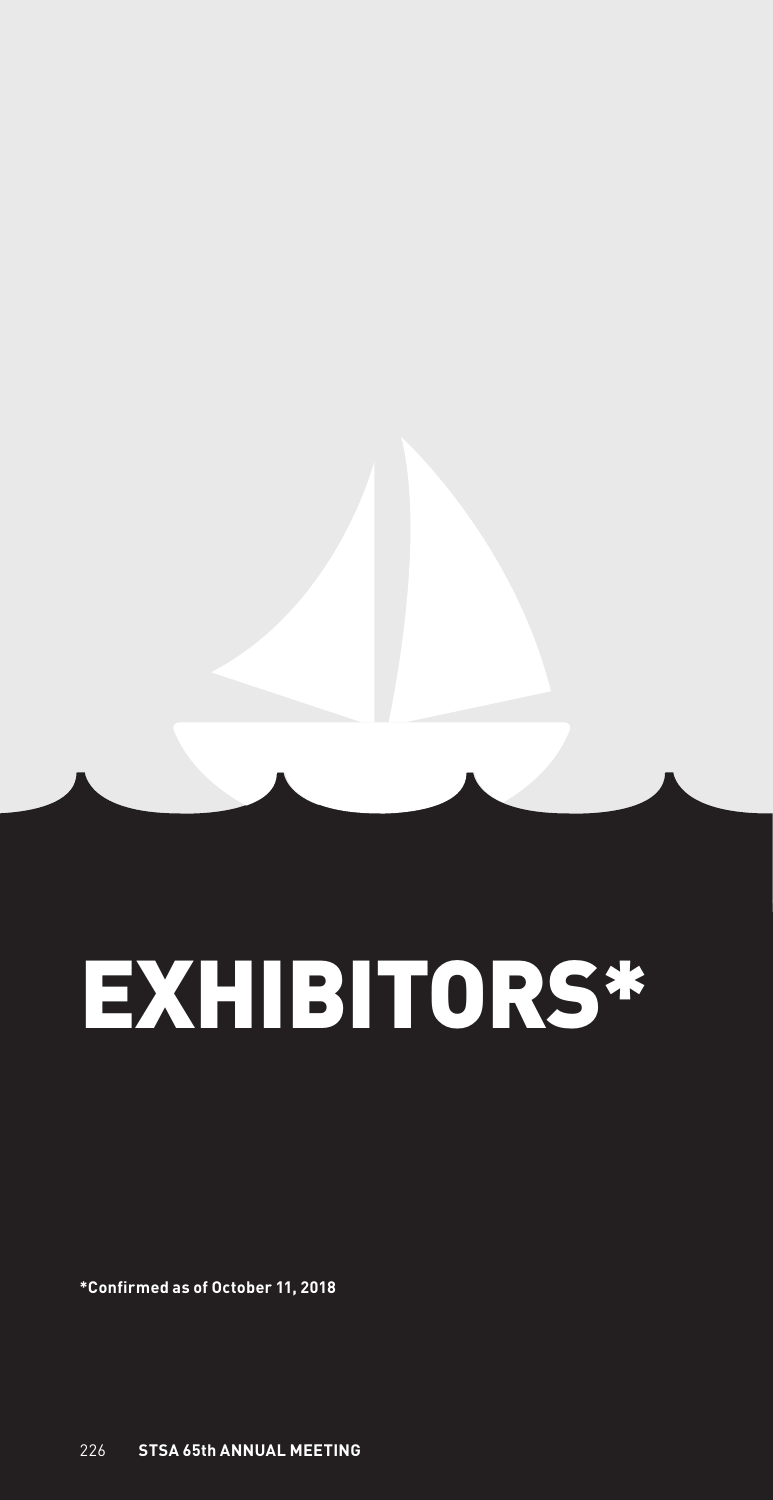# EXHIBIT HOURS

**THURSDAY, NOVEMBER 8 Exhibits Open** 10:00 am – 12:00 pm 1:30 pm – 3:30 pm **FRIDAY, NOVEMBER 9 Exhibits Open** 7:45 am – 12:00 pm 12:45 pm - 3:30 pm

*The exhibit hall will be closed during the lunch hour. On Thursday, the exhibit hall will close from 12:00-1:30 pm and on Friday, from 12:00-12:45 pm. Exhibit hours will resume after lunch each day.*   $\log$ 

- **Exhibit Hall is located in the Magnolia Ballroom A-C** STSA 2018
- **All coffee breaks scheduled during show hours are in the exhibit area**
- **Complimentary coffee and pastries will be served**



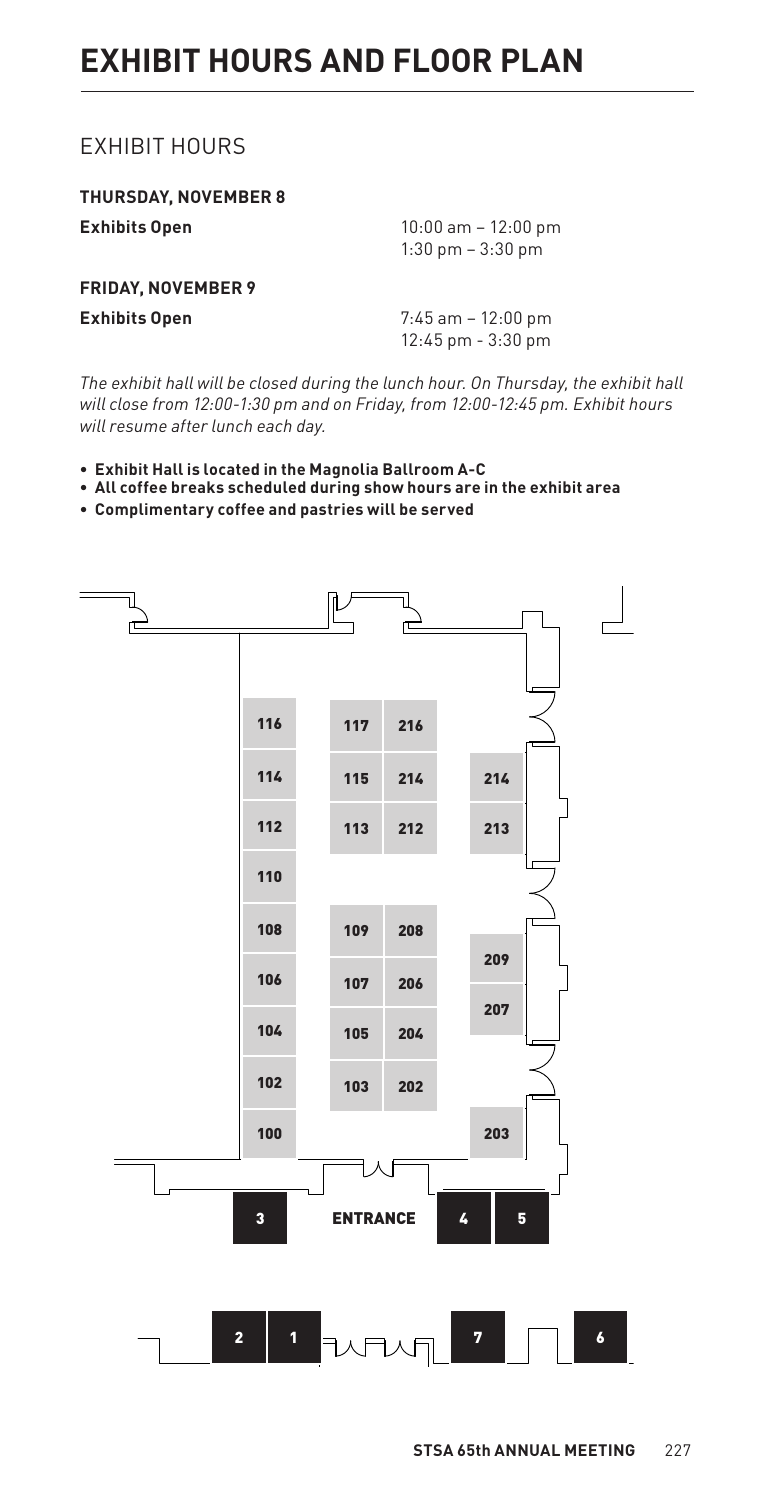Alpharetta, GA 30022

Abbott Structural Heart is a leader in Cardiovascular Devices. Our products include Trifecta Aortic Valves, Epic Mitral Valves, Regent Aortic Mechanical Valves, Mitraclip, and Amplatzer closure devices.

## **ADMEDUS BOOTH: 107**

Eagan, MN 55121

ADMEDUS, is a global healthcare company, dedicated to working with leading surgeons around the world, to deliver clinically superior medical technologies that make a difference in patients' lives. CardioCel®, CardioCel Neo® and VascuCel ® are biomaterial scaffolds, engineered with ADAPT® Technology, for cardiac and vascular surgical procedures. ADAPT processed biomaterials offer unparalleled biocompatibility and calcium resistance. Admedus' uniquely shaped collagen product, CardioCel 3D, also made with ADAPT Technology, is intended to optimize complex pediatric arch reconstruction.

## ASBESTOS.COM BOOTH: 208

Orlando, FL 32801

Since its inception in 2006, Asbestos.com has served as an advocacy center, providing hope and delivering quality mesothelioma resources through our Medical Outreach Department to patients and HCP's.

## **ATRICURE, INC. BOOTH: 207**

West Chester, OH 45069

AtriCure provides solutions designed to decrease the Afib epidemic. AtriCure's Synergy™ Ablation System is approved for the treatment of persistent and longstanding persistent Afib in patients undergoing certain concomitant procedures.

## **AZIYO BIOLOGICS BOOTH 212**

Silver Spring, MD 20904

ProxiCorTM for Pericardial Closure and Cardiac Tissue Repair is an extracellular matrix (ECM) used in various cardiac and vascular surgery applications. It remodels over time into healthy, vascularized tissue.

## **BIOM'UP USA, INC. BOOTH: 5**

New York, NY 10011

Biom'up is a fast-grown biomedical company, specialized in collagen-based absorbable medical devices for biosurgery. In December 2017, the company obtained PMA approval from the FDA for HEMOBLAST™Bellows, its flagship product.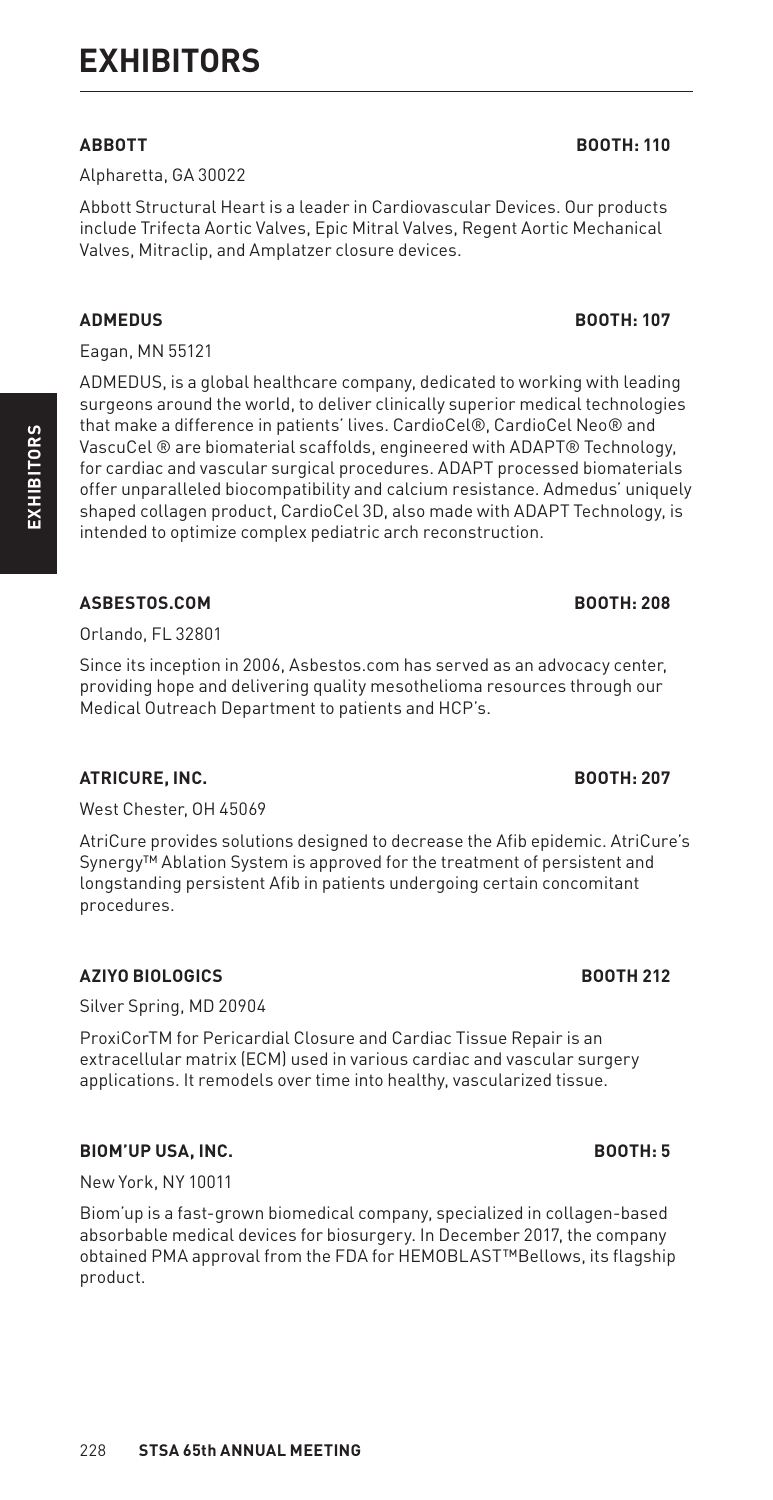## **BIOSTABLE SCIENCE & ENGINEERING BOOTH: 113**

Austin, TX 78754

BioStable Science & Engineering is developing and commercializing proprietary valve repair technologies that provide an alternative to valve replacement for aortic valve disease. The company's HAART Aortic Annuloplasty Devices are designed to simplify and standardize aortic valve repair for patients undergoing surgery for aortic insufficiency or root aneurysm.

Utica, NY 13502

CONMED develops, manufactures, and markets leading technologies for minimally invasive surgery including the AirSeal System, the first and only insufflation system specifically cleared by the FDA for thoracic surgery, and the Anchor Specimen Retrieval System, the first and only tissue extraction device cleared by the FDA for redeployment.

## **CRYOLIFE BOOTH: 104**

Kennesaw, GA 30144

Headquartered in Suburban Atlanta, Georgia, CryoLife is a leader in the manufacturing, processing, and distribution of medical devices and implantable tissues used in cardiac and vascular surgical procedures focused on aortic repair. CryoLife markets and sells products in more than 90 countries worldwide. For additional information about Cryolife, visit our website, www.cryolife.com.

## **EDWARDS LIFESCIENCES BOOTH: 3**

Irvine, CA 92614

Edwards Lifesciences, based in Irvine, California, is the global leader in patient-focused medical innovations for structural heart disease, as well as critical care and surgical monitoring. For more information, visit www. Edwards.com and follow us on Twitter @EdwardsLifesci.

## **ETHICON US, LLC BOOTH: 204**

Somerville, NJ 08876

Ethicon US LLC , a Johnson & Johnson company, commercializes a broad range of innovative surgical products, solutions and technologies. Learn more at www.ethicon.com, or follow us on Twitter @Ethicon.

## **FEHLING SURGICAL INSTRUMENTS BOOTH: 202**

Acworth, GA 30101

Fehling Surgical Instruments is the leader in fine crafted surgical instrumentation that has focused on Cardio Thoracic surgery for over 30 years. Our products also include a full MICS offering.

# **CONMED BOOTH: 203**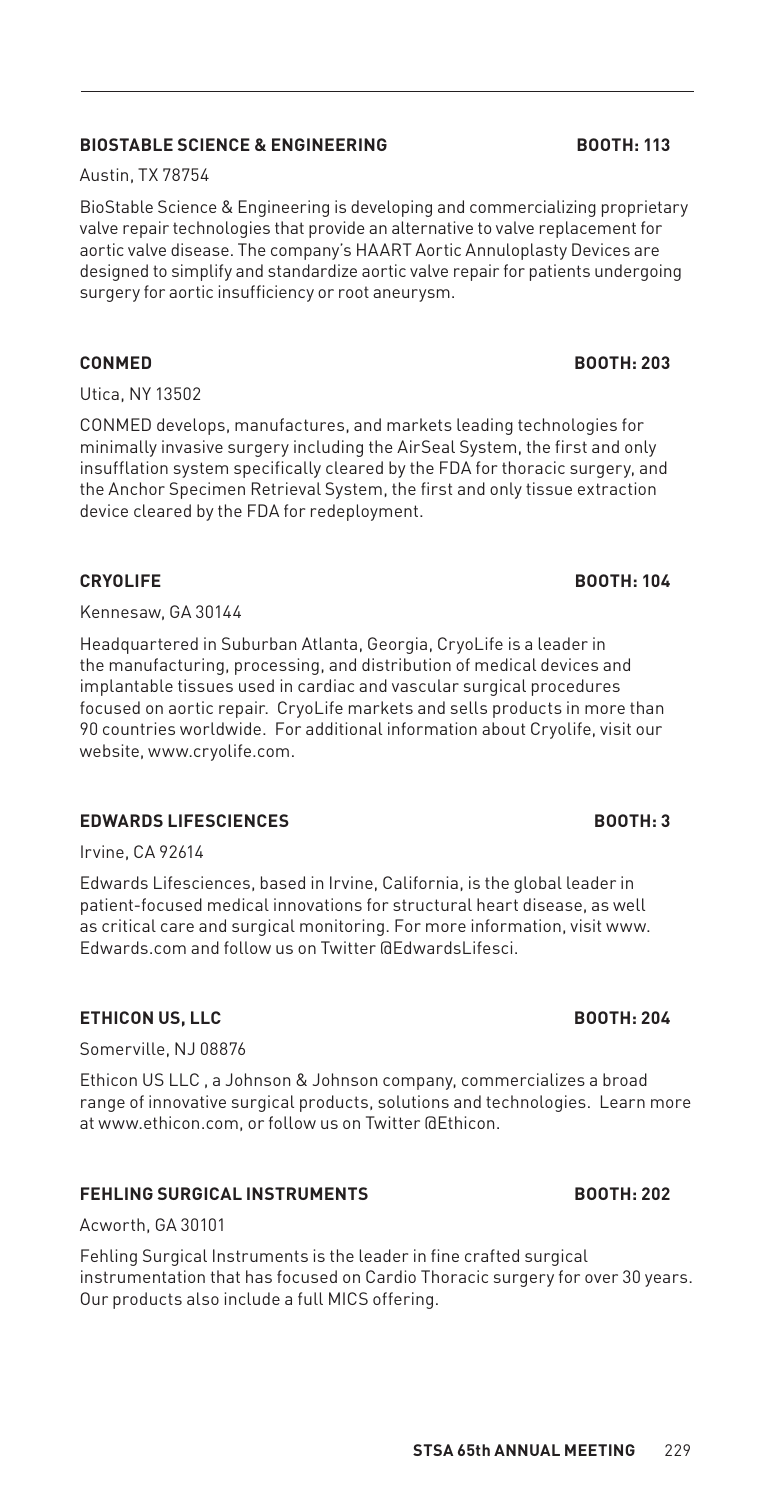230 **STSA 65th ANNUAL MEETING**

# **KARL STORZ ENDOSCOPY-AMERICA INC. BOOTH: 102**

El Segundo, CA 90245

KARL STORZ offers solutions for video-assisted thoracoscopic surgery, including Video Mediastinoscopes that facilitate video recording. And, our ENDOCAMELEON® Laparoscopes allow the viewing direction to be adjusted from 0° to 120°.

# **KLS-MARTIN BOOTH: 209**

Jacksonville, FL 32245

KLS Martin is a company dedicated to producing innovative medical devices for craniomaxillofacial surgery including surgical instruments, distraction osteogenesis devices, and power systems.

# **LIFENET HEALTH BOOTH: 109**

**EXHIBITORS**

**EXHIBITORS** 

Virginia Beach, VA 23453

LifeNet Health is a leader in global regenerative medicine. It provides organ, tissue and cell-based solutions for clinicians and researchers. Saving Lives, Restoring Health, Giving Hope. Learn more at lifenethealth.org.

# **MED ALLIANCE SOLUTIONS BOOTH: 213**

Sycamore, IL 60178

MED Alliance Solutions empowers your approach to cardio-thoracic surgery. We offer innovative, high-quality and cost-effective cardio-thoracic medical devices on a national basis.

# **MEDTRONIC BOOTH: 103-105**

Minneapolis, MN 55432

As a global leader in medical technology, we improve the lives and health of millions of people each year— with our innovative therapies, services, and solutions. Learn how we're taking healthcare Further, Together at Medtronic.com.

Marietta, GA 30062

MiMedx® is a leading biopharmaceutical company developing and marketing regenerative and therapeutic biologics utilizing human placental tissue allografts with patent-protected processes for multiple sectors of healthcare. MiMedx® has distributed over 1,300,000 amniotic tissue grafts worldwide and achieved profound clinical outcomes in multiple therapeutic areas including ophthalmology, spine, chronic wounds, dental, orthopedic surgery, spine, sports medicine, urology, colorectal, and most recently Thoracic and Cardiothoracic. With over 40 scientific and clinical publications including multiple Randomized Controlled Trial (RCTs) published, MiMedx® is dedicated to research in these specialties.

We intend to remain at the forefront of innovation in regenerative medicine and biopharmaceuticals. "Innovations in Regenerative Medicine" is the framework behind our mission to provide physicians with products and tissues to help the body heal itself.

## **MIMEDX® BOOTH: 215**